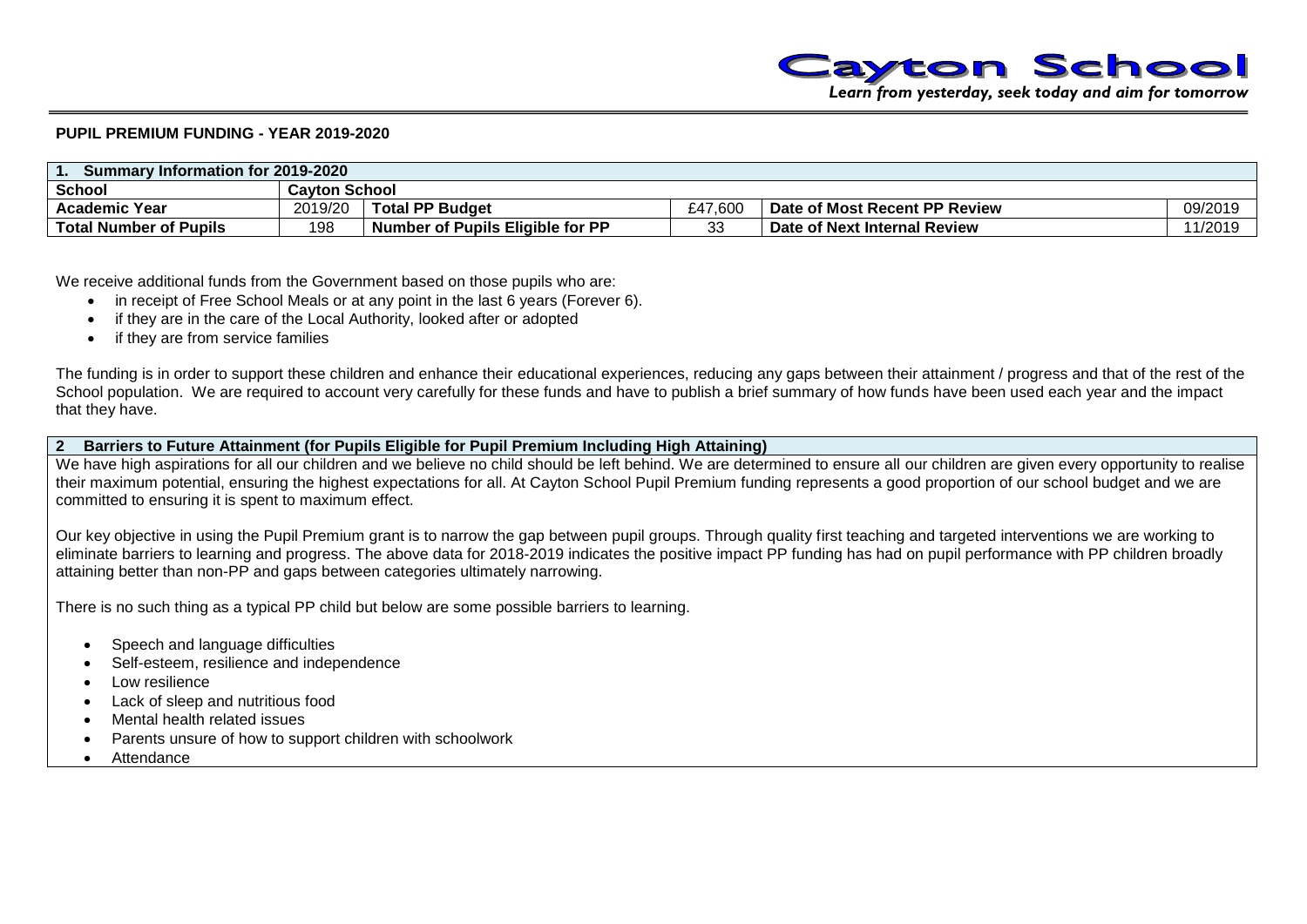

| $-21$<br>-In<br><b>E.I</b> | -School Barriers                                                                  |  |  |  |  |
|----------------------------|-----------------------------------------------------------------------------------|--|--|--|--|
|                            | Speech and language difficulties                                                  |  |  |  |  |
|                            | Self-esteem, resilience,<br>. independence.<br>, low resilience and mental health |  |  |  |  |

| 2.2 External Barriers                                                                                                                        |  |  |  |  |  |
|----------------------------------------------------------------------------------------------------------------------------------------------|--|--|--|--|--|
| Lack of nutritious food - North Yorkshire Health Questionnaire details                                                                       |  |  |  |  |  |
| Parents unsure of how to support children with schoolwork                                                                                    |  |  |  |  |  |
| Attendance rates – Data shows a higher % of children entitled to PP have attendance of less than 90% compared to children not entitled to PP |  |  |  |  |  |

## **3 Planned Expenditure 2019-2020 £47,600**

| Project                                                                                                                                                                                                                                         | <b>Expected Outcome</b>                                                                                                                                                                          | <b>Indicative Cost</b> | Anticipated Impact - We Hope to Show                                                                                                                                                                                                                                                                                                                                                      |
|-------------------------------------------------------------------------------------------------------------------------------------------------------------------------------------------------------------------------------------------------|--------------------------------------------------------------------------------------------------------------------------------------------------------------------------------------------------|------------------------|-------------------------------------------------------------------------------------------------------------------------------------------------------------------------------------------------------------------------------------------------------------------------------------------------------------------------------------------------------------------------------------------|
| (A) Speech and Language<br>Whole School initiative with a focus<br>on early intervention to improve and<br>expand children's language skills.<br>Additional TA support to screen and<br>implement intervention programmes<br>using Speech Link. | Further staff receive training from SALT<br>on language rich classrooms.<br>Children are screened by trained staff<br>who implement support programmes in<br>order to meet children's S&L needs. | £6,600 (TA support)    | Speech Link tool results in the number of children<br>in need of in-school intervention (class based)<br>continuing to reduce year on year.<br>School based SALT works with 'identified'<br>children on a 1-1 to improve their language<br>capabilities.<br>Children have greater understanding of and<br>participation in the whole curriculum.<br>Children's confidence levels improve. |
| (B and F) Self-esteem, resilience and<br>independence(mental health)                                                                                                                                                                            |                                                                                                                                                                                                  |                        |                                                                                                                                                                                                                                                                                                                                                                                           |
| Pastoral support teacher to continue<br>to provide support and guidance to<br>vulnerable children and their families.                                                                                                                           | Children are more confident, have<br>better attendance and approach their<br>work positively. Parents support their<br>children effectively at home.                                             | £4,600                 | Continue to narrow the performance gap<br>between PP and non-PP children throughout the<br>School.                                                                                                                                                                                                                                                                                        |
| For PP children to attend residential<br>and day trips by subsidising the cost.                                                                                                                                                                 | All PP children have the opportunity to<br>attend - evidence which shows<br>adventurous activities have moderate<br>impact on PP outcomes although hard<br>to measure.                           | £3,000                 | All children are included. Improves academic /<br>social outcomes and opportunities for our<br>children.                                                                                                                                                                                                                                                                                  |
| Free extra-curricular activities at<br>lunch times and after School.                                                                                                                                                                            | PP children are actively encouraged to<br>participate.                                                                                                                                           |                        | Children develop a sense of self-worth and<br>broadens their opportunities within and beyond<br>the local community.                                                                                                                                                                                                                                                                      |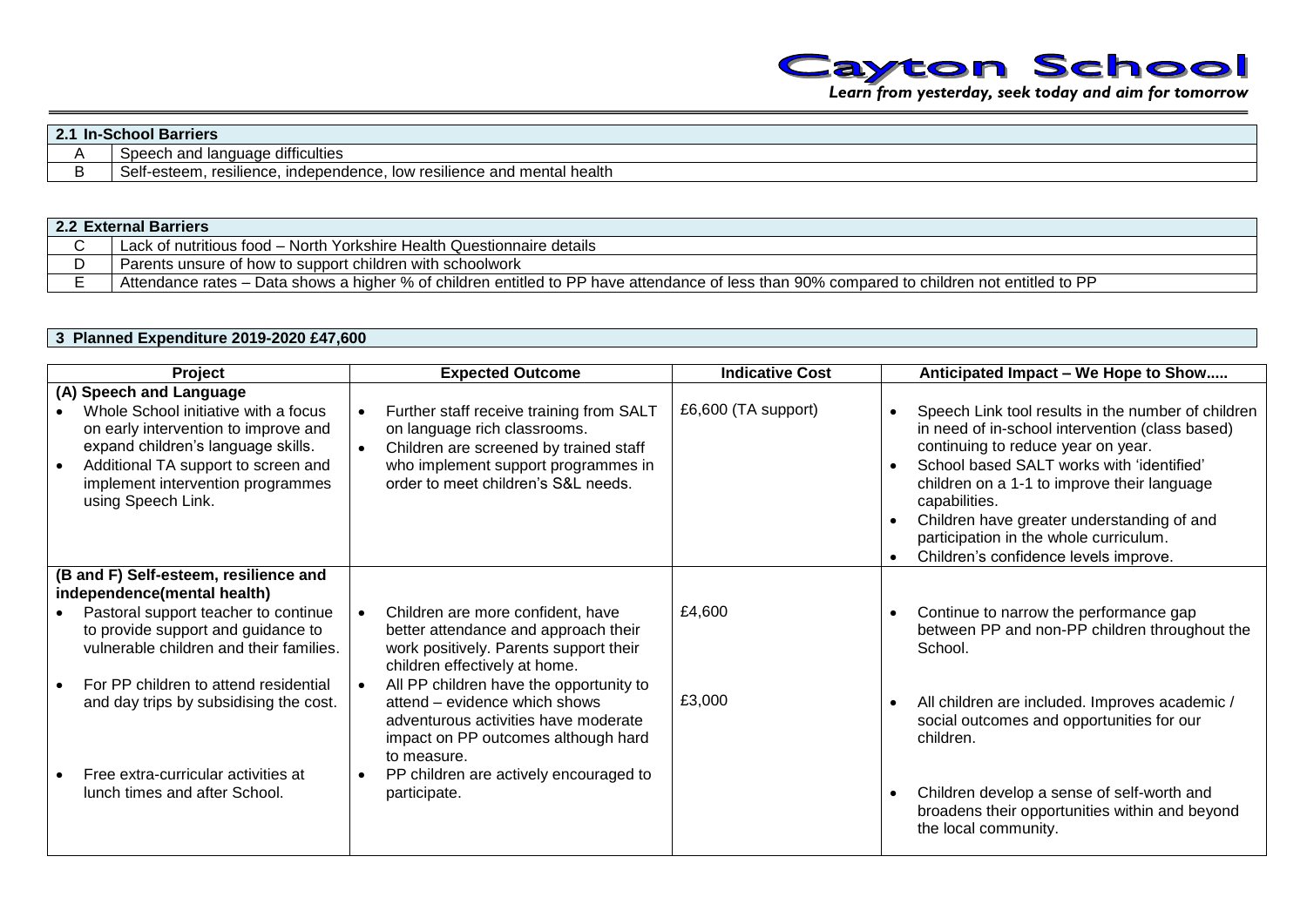

| Project                                                                                                                                                                                                                                                                                                                                                                                                                                | <b>Expected Outcome</b>                                                                                                                                                                                                                                                            | <b>Indicative Cost</b> | Anticipated Impact - We Hope to Show                                                                                                                                                                                                                                                                |
|----------------------------------------------------------------------------------------------------------------------------------------------------------------------------------------------------------------------------------------------------------------------------------------------------------------------------------------------------------------------------------------------------------------------------------------|------------------------------------------------------------------------------------------------------------------------------------------------------------------------------------------------------------------------------------------------------------------------------------|------------------------|-----------------------------------------------------------------------------------------------------------------------------------------------------------------------------------------------------------------------------------------------------------------------------------------------------|
| (C) Higher rates of progress across<br>KS2 for vulnerable pupils eligible for<br>PP in Maths, Reading and Writing<br>Through robust monitoring, continue<br>to provide additional Teaching<br>support implemented as soon as a<br>pupil is identified as not achieving<br>their trajectory.<br>Continue the Reading Club staffed<br>by SLT and TA at lunchtimes for 30<br>minutes to accelerate reading<br>progress.                   | Children in need of additional support<br>are identified quickly and support put in<br>place.<br>PP children participate in the Reading<br>Club and enjoy their participation.<br>PP children continue to at least match<br>$\bullet$<br>the progress made by non-PP children.     | £33,400                | School data will again show the positive impact<br>additional teaching support provides on<br>attainment and progress.<br>Data will show those children who attend the<br>Reading Club make at least the same scaled<br>score gains in their termly PIRA tests as their<br>peers who do not attend. |
| (D) Lack of nutritious food and sleep<br><b>Through NYCC County Caterers</b><br>provide toast, fruit and juice<br>(subsidised where appropriate) and<br>milk at lunchtimes.<br>Whole School Food Culture project<br>Daily exercise - Mile a Day                                                                                                                                                                                        | Snack is readily available for children to<br>access to ensure that proper nutrition,<br>which is critical for maximising brain<br>function and learning.<br>Children take part in healthy curriculum<br>and extra-curricular cookery<br>All children participate on a daily basis |                        | All children have access to 'snack' to sustain<br>brain function which contributes to overall<br>attainment and progress.<br>Children know what is a healthy balanced diet<br>and how this along with exercise impacts<br>positively on attitude, resilience and academic<br>ability                |
| (E) Parents / carers unsure of how to<br>support children with schoolwork<br>We will run again, phonics,<br>reading, writing and maths<br>afternoons (EYFS) to give<br>parents / carers the skills and<br>confidence to support their<br>children.<br>Staff continue support parents at<br>$\bullet$<br>termly parent consultation<br>meetings on how best to support<br>their children in meeting Age<br><b>Related Expectations.</b> | Parents attend sessions and develop<br>skills and confidence to support their<br>children at home.                                                                                                                                                                                 |                        | Parental involvement has a significant effect on<br>$\bullet$<br>pupil achievements throughout their time at<br>School, contributing to good progress and<br>narrowing of performance gaps between PP and<br>non-PP children.                                                                       |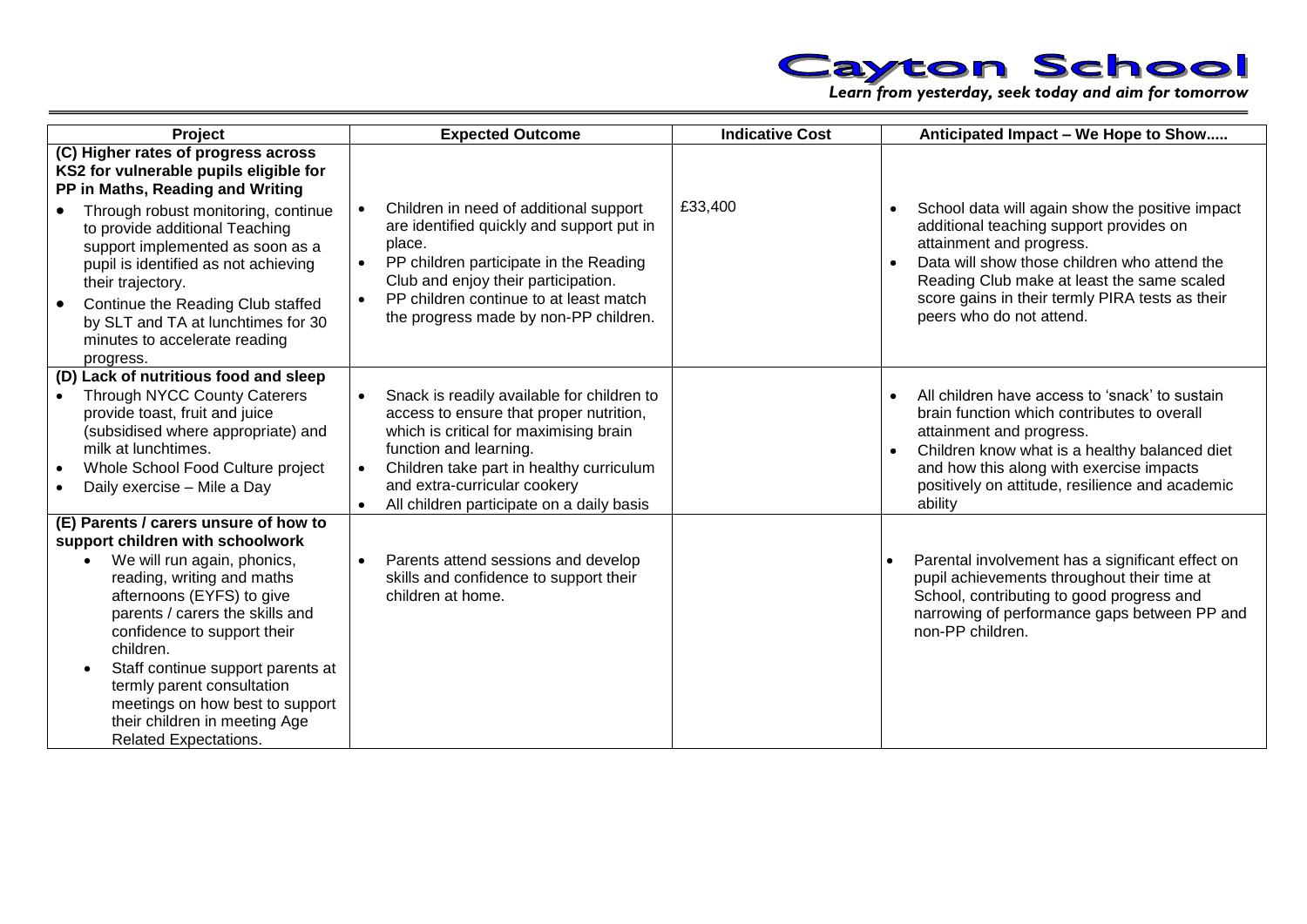

| 4 Pupil Premium Current Attainment – Check Point 1 - 23 October 2019 (Data Pending) |                                                       |                                            |                    |  |  |  |
|-------------------------------------------------------------------------------------|-------------------------------------------------------|--------------------------------------------|--------------------|--|--|--|
| <b>Key Stage 1</b>                                                                  | <b>Pupils eligible for PP</b><br>$(3 \text{ in KS1})$ | Pupils not eligible for PP<br>(49 in KS1)  | <b>Current Gap</b> |  |  |  |
| % on track in reading across the school                                             | Data Pending                                          | Data Pending                               | Data Pending       |  |  |  |
| % on track in writing across the school                                             | Data Pending                                          | Data Pending                               | Data Pending       |  |  |  |
| % on track in maths across the school                                               | Data Pending                                          | Data Pending                               | Data Pending       |  |  |  |
| <b>Key Stage 2</b>                                                                  | <b>Pupils eligible for PP</b><br>(12 in KS2)          | Pupils not eligible for PP<br>(104 in KS2) | <b>Current Gap</b> |  |  |  |
| % on track in reading across the school                                             | Data Pending                                          | Data Pending                               | Data Pending       |  |  |  |
| % on track in writing across the school                                             | Data Pending                                          | Data Pending                               | Data Pending       |  |  |  |
| % on track in maths across the school                                               | Data Pending                                          | Data Pending                               | Data Pending       |  |  |  |

## **REVEIW OF PUPIL PREMIUM FUNDING - YEAR 2018-2019**

#### **1 Review of Data Outcomes for 2018-2019**

| 1.1 End of Key Stage Two Attainment 2018-2019                |                              |                               |                                     |  |  |
|--------------------------------------------------------------|------------------------------|-------------------------------|-------------------------------------|--|--|
|                                                              | <b>Pupils Eligible</b>       | <b>Pupils Not Eligible</b>    | <b>Gap Between Eligible and Non</b> |  |  |
|                                                              | for PP (5 pupils) (National) | for PP (14 pupils) (National) | <b>Eligible: School (National)</b>  |  |  |
| % achieving Expected Standard+ in Reading, Writing and Maths | 80% (51%) Diff of +19%       | 64% (71%) Diff of -7%         | <b>16% (20%)</b>                    |  |  |
| % achieving Expected Standard+ in Reading                    | 100% (62%) Diff of $+38%$    | 64% (78%) Diff of -14%        | 36% (16%)                           |  |  |
| % achieving Expected Standard+ in Writing                    | $80\%$ (68%) Diff of $+12\%$ | 79% (83%) Diff of -4%         | 1% (15%)                            |  |  |
| % achieving Expected Standard+ in Maths                      | 80% (67%) Diff of +13%       | 86% (84%) Diff of +2%         | 6% (17%)                            |  |  |
| % achieving Expected Standard+ in GPS                        | 80% (67%) Diff of +13%       | 71% (83%) Diff of -12%        | $9\%$ (16%)                         |  |  |

| 1.2 End of Key Stage Two Attainment 2018-2019             |                              |                               |                                     |  |  |
|-----------------------------------------------------------|------------------------------|-------------------------------|-------------------------------------|--|--|
|                                                           | <b>Pupils Eligible</b>       | <b>Pupils Not Eligible</b>    | <b>Gap Between Eligible and Non</b> |  |  |
|                                                           | for PP (5 pupils) (National) | for PP (14 pupils) (National) | Eligible: School (National)         |  |  |
| % achieving Higher Standard in Reading, Writing and Maths | 0% (5%) Diff of -5%          | 21% (13%) Diff of +7%         | $21\%$ (8%)                         |  |  |
| % achieving GD in Reading                                 | 0% (17%) Diff of -17%        | 21% (31%) Diff of -10%        | 21% (14%)                           |  |  |
| % achieving GD in Writing                                 | 20% (11%) Diff of +9%        | 29% (24%) Diff of +5%         | $9\%$ (13%)                         |  |  |
| % achieving GD in Maths                                   | 20% (16%) Diff of +4%        | 43% (31%) Diff of +12%        | 23% (15%)                           |  |  |
| % achieving GD in GPS                                     | 40% (24%) Diff of +16%       | 29% (41%) Diff of -12%        | 11% (17%)                           |  |  |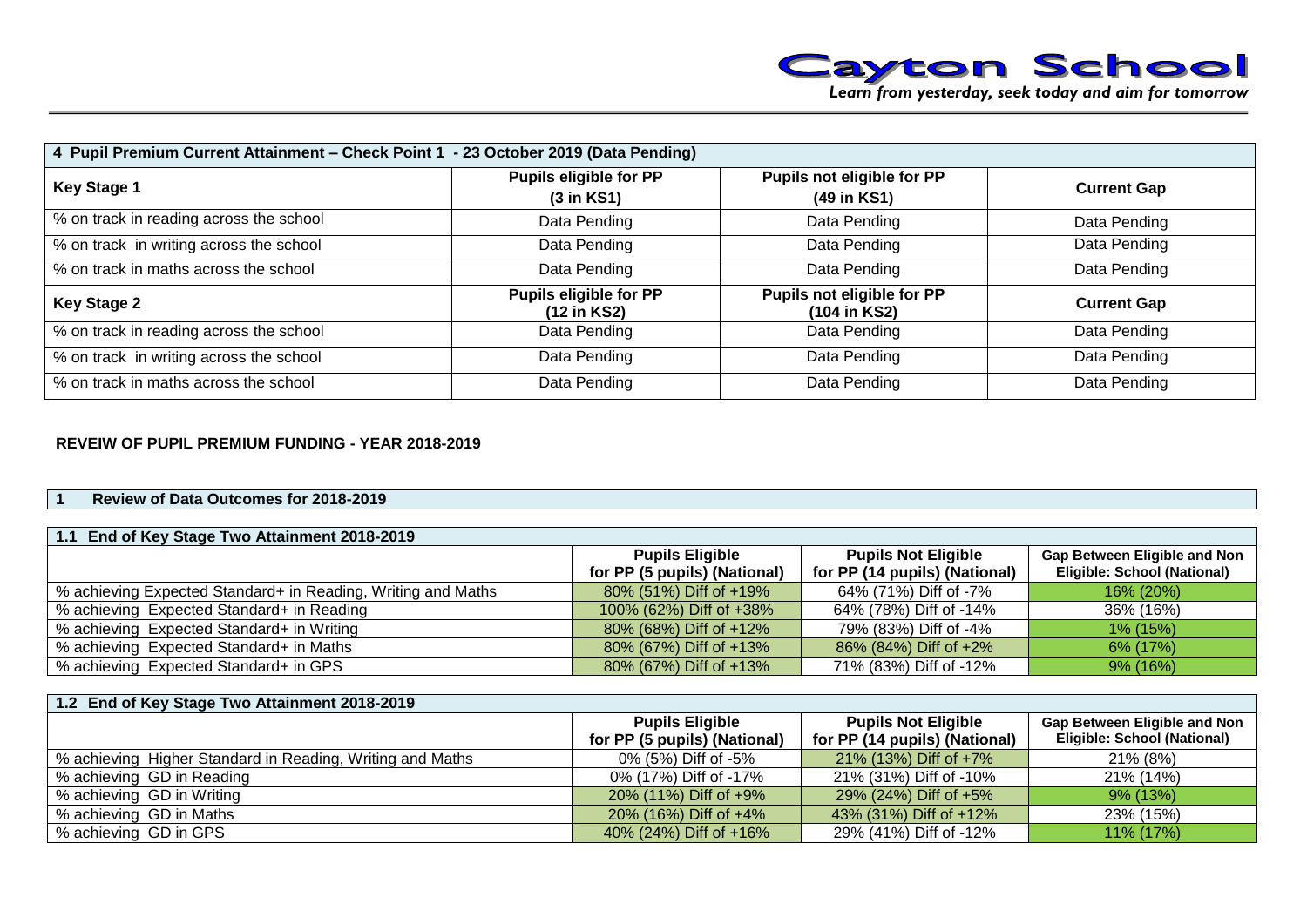

| 1.3 End of Key Stage Two Averaged Scaled Score 2018-2019 |                                                        |                                                             |          |
|----------------------------------------------------------|--------------------------------------------------------|-------------------------------------------------------------|----------|
|                                                          | <b>Pupils Eligible</b><br>for PP (5 pupils) (National) | <b>Pupils Not Eligible</b><br>for PP (154pupils) (National) | Gap      |
| Reading                                                  | 103.4 (101.9)                                          | 103.4 (105.5)                                               | 0.0(3.6) |
| Writing                                                  | 102.6(99)                                              | 102.4 (102.9)                                               | 0.2(3.9) |
| <b>Maths</b>                                             | 102.8 (102.5)                                          | 108.4(106.1)                                                | 5.6(3.6) |
| <b>GPS</b>                                               | 107.2 (103.8)                                          | 106.6 (107.4)                                               | 0.6(3.6) |

Indicates narrowing of the gap between Pupil Premium / Non-Pupil Premium / School / National

## **2 Review of Expenditure and Impact 2018-2019**

| <b>Academic Year</b>          |     | $2018/19$ Total PP Budget        | £44.840 |
|-------------------------------|-----|----------------------------------|---------|
| <b>Total Number of Pupils</b> | 196 | Number of Pupils Eligible for PP | 31      |

| Project                                                                                                                                          |                                     | <b>Outcome / Impact</b>                                                                                                                                                                                                                                                                                                      | Cost                                                                                                              |
|--------------------------------------------------------------------------------------------------------------------------------------------------|-------------------------------------|------------------------------------------------------------------------------------------------------------------------------------------------------------------------------------------------------------------------------------------------------------------------------------------------------------------------------|-------------------------------------------------------------------------------------------------------------------|
| <b>Speech and Language</b><br>Whole School initiative with a focus on early<br>intervention to improve and expand children's<br>language skills. |                                     | All staff attended training from SALT on language rich classrooms (October 2018),<br>this was incorporated in to classroom practice. Monitored through pupil voice -<br>children had improving confidence to talk about the learning.                                                                                        | £6,200                                                                                                            |
| Additional TA support to screen and implement<br>intervention programmes using Speech Link.                                                      | $\bullet$                           | Children were screened (EYFS) and re-screened if they had been already identified<br>the previous year. Support plans were implemented by TA support and overseen by<br>the link teacher and S&L therapist on their weekly visits. The number of S&L children<br>has reduced since we first started and referrals are fewer. | S&L therapist as part<br>of the New<br><b>Opportunities</b><br>Funding x 1 day per<br>week (no cost to<br>School) |
| Self-esteem, resilience and independence (mental<br>health)                                                                                      | $\bullet$<br>$\bullet$<br>$\bullet$ | Children were more confident around School.<br>Children had greater resilience to their work.<br>Although not consistent, there is evidence of improved attendance as children did                                                                                                                                           | £2,640                                                                                                            |
| Pastoral support teacher to provide support and<br>guidance to vulnerable children and their families.                                           |                                     | not miss School due to anxiety.                                                                                                                                                                                                                                                                                              |                                                                                                                   |
| For PP children to attend residential and day trips<br>by subsidising the cost                                                                   | $\bullet$                           | All PP children had the opportunity to attend residential visits with subsidised costs<br>though some chose not to. It is believed that adventurous activities can have<br>moderate impact on PP outcomes although this is hard to measure.                                                                                  | £1,600 (underspend<br>of £400 from the<br>original £2,000<br>budget)                                              |
| Free extra-curricular activities at lunch times and<br>after School.                                                                             | $\bullet$                           | PP children have actively been encouraged to participate although take-up was<br>relatively low (37%)                                                                                                                                                                                                                        |                                                                                                                   |